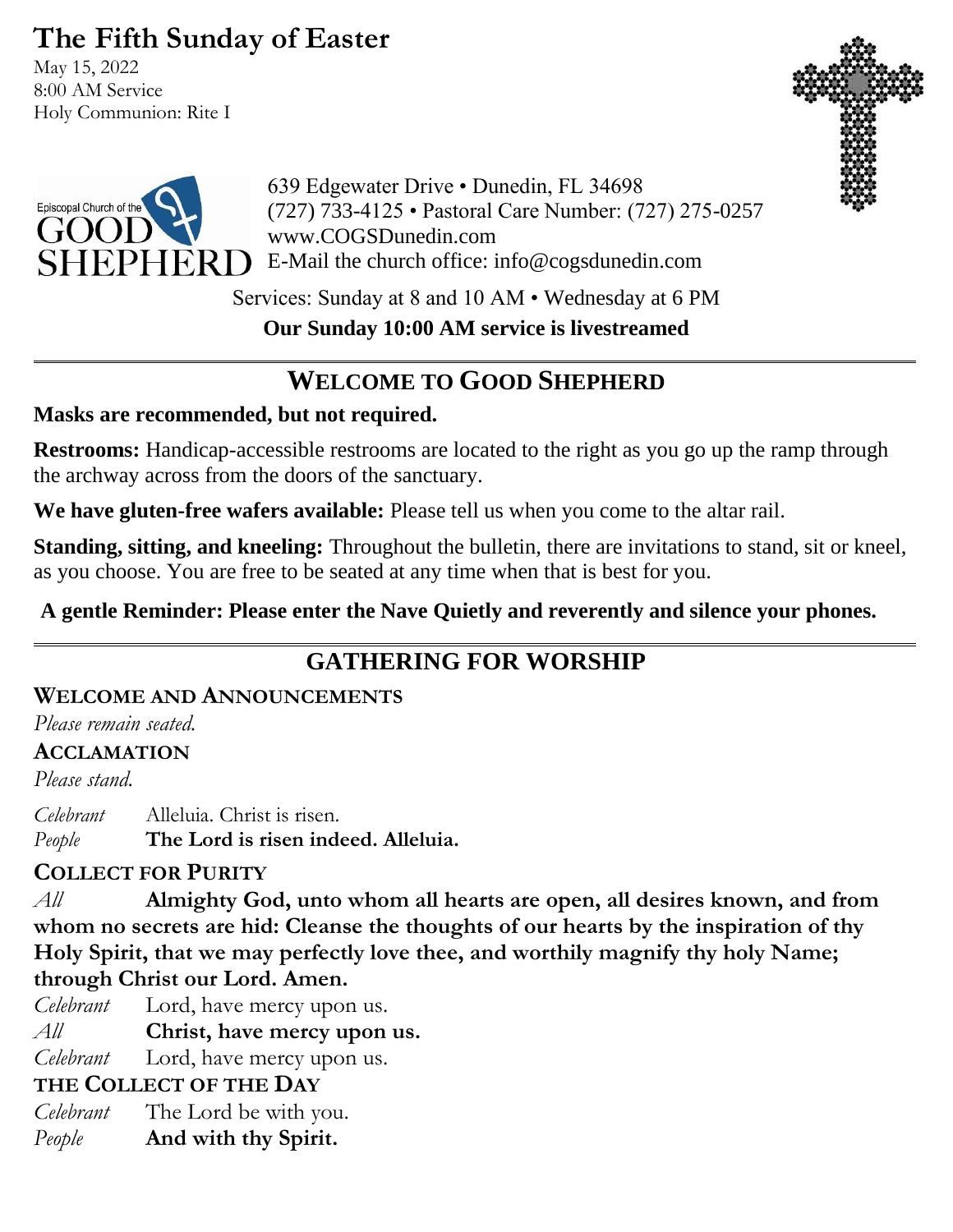*Celebrant* Let us pray… … Almighty God, whom truly to know is everlasting life: Grant us so perfectly to know your Son Jesus Christ to be the way, the truth, and the life, that we may steadfastly follow his steps in the way that leads to eternal life; through Jesus Christ your Son our Lord, who lives and reigns with you, in the unity of the Holy Spirit, one God, for ever and ever.

*All* **Amen.**

### **THE WORD OF GOD**

*Please be seated.*

#### **THE FIRST READING** Acts 11:1-18

#### *Lector The First Reading is taken from Acts chapter 11…*

Now the apostles and the believers who were in Judea heard that the Gentiles had also accepted the word of God. So when Peter went up to Jerusalem, the circumcised believers criticized him, saying, "Why did you go to uncircumcised men and eat with them?" Then Peter began to explain it to them, step by step, saying, "I was in the city of Joppa praying, and in a trance I saw a vision. There was something like a large sheet coming down from heaven, being lowered by its four corners; and it came close to me. As I looked at it closely I saw four-footed animals, beasts of prey, reptiles, and birds of the air. I also heard a voice saying to me, `Get up, Peter; kill and eat.' But I replied, `By no means, Lord; for nothing profane or unclean has ever entered my mouth.' But a second time the voice answered from heaven, `What God has made clean, you must not call profane.' This happened three times; then everything was pulled up again to heaven. At that very moment three men, sent to me from Caesarea, arrived at the house where we were. The Spirit told me to go with them and not to make a distinction between them and us. These six brothers also accompanied me, and we entered the man's house. He told us how he had seen the angel standing in his house and saying, `Send to Joppa and bring Simon, who is called Peter; he will give you a message by which you and your entire household will be saved.' And as I began to speak, the Holy Spirit fell upon them just as it had upon us at the beginning. And I remembered the word of the Lord, how he had said, `John baptized with water, but you will be baptized with the Holy Spirit.' If then God gave them the same gift that he gave us when we believed in the Lord Jesus Christ, who was I that I could hinder God?" When they heard this, they were silenced. And they praised God, saying, "Then God has given even to the Gentiles the repentance that leads to life."

| Lector | The Word of the Lord. |
|--------|-----------------------|
| People | Thanks be to God.     |

#### **THE PSALM 148**

| Lector | We will read responsively Psalm 148                                      |
|--------|--------------------------------------------------------------------------|
| Lector | Hallelujah! Praise the Lord from the heavens; praise him in the heights. |
| People | Praise him, all you angels of his; praise him, all his host.             |
| Lector | Praise him, sun and moon; praise him, all you shining stars.             |
| People | Praise him, heaven of heavens, and you waters above the heavens.         |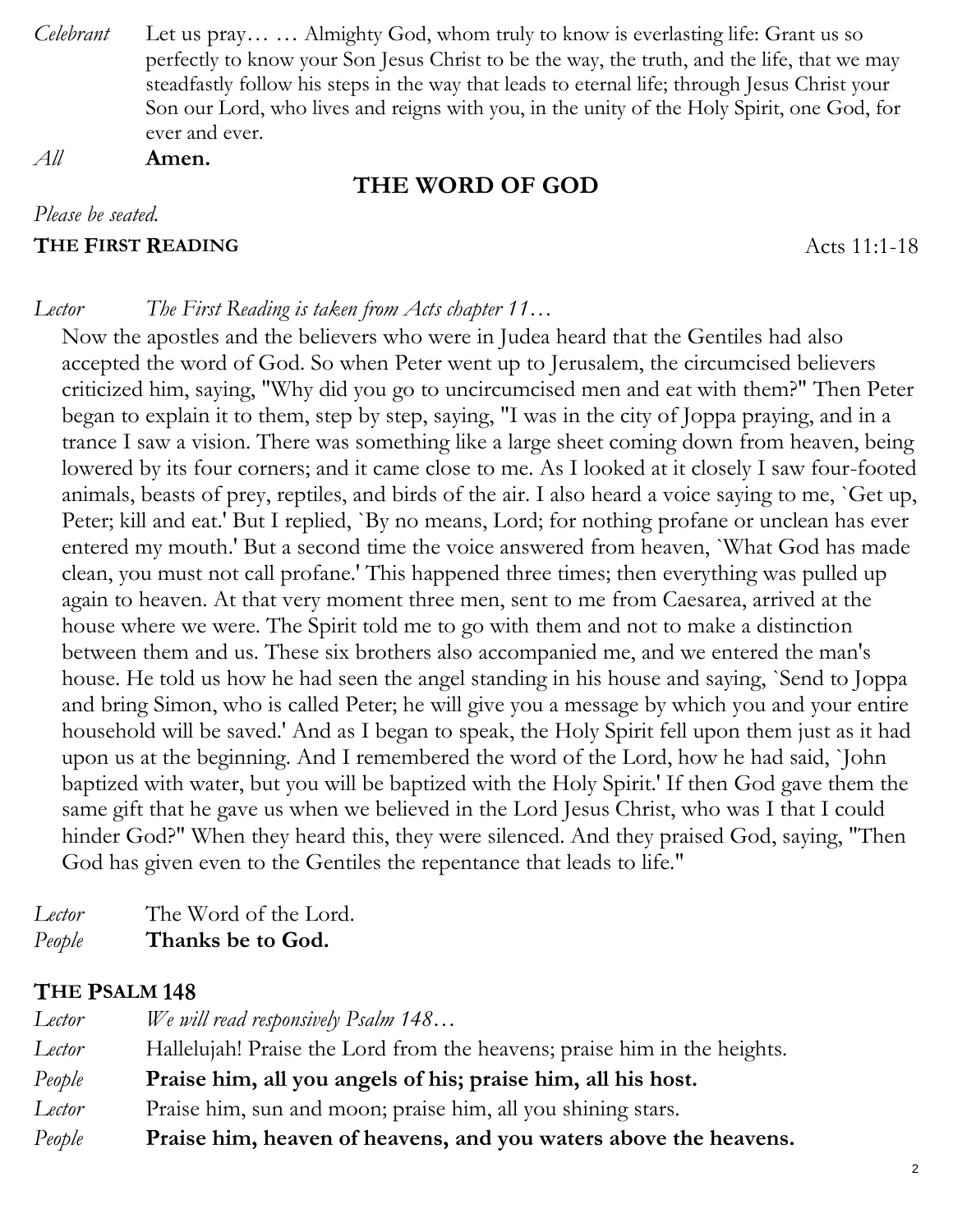| Lector | Let them praise the Name of the Lord; for he commanded, and they were<br>created. |  |
|--------|-----------------------------------------------------------------------------------|--|
| People | He made them stand fast for ever and ever; he gave them a law which               |  |
|        | shall not pass away.                                                              |  |
| Lector | Praise the Lord from the earth, you sea-monsters and all deeps;                   |  |
| People | Fire and hail, snow and fog, tempestuous wind, doing his will;                    |  |
| Lector | Mountains and all hills, fruit trees and all cedars;                              |  |
| People | Wild beasts and all cattle, creeping things and winged birds;                     |  |
| Lector | Kings of the earth and all peoples, princes and all rulers of the world;          |  |
| People | Young men and maidens, old and young together.                                    |  |
| Lector | Let them praise the Name of the Lord, for his Name only is exalted, his splendor  |  |
|        | is over earth and heaven.                                                         |  |
| People | He has raised up strength for his people and praise for all his loyal             |  |
|        | servants, the children of Israel, a people who are near him. Hallelujah!          |  |

## **THE SECOND READING**

*Lector The Second Reading is taken from Revelation chapter 21…*

I saw a new heaven and a new earth; for the first heaven and the first earth had passed away, and the sea was no more. And I saw the holy city, the new Jerusalem, coming down out of heaven from God, prepared as a bride adorned for her husband. And I heard a loud voice from the throne saying, "See, the home of God is among mortals. He will dwell with them as their God; they will be his peoples, and God himself will be with them; he will wipe every tear from their eyes. Death will be no more; mourning and crying and pain will be no more, for the first things have passed away." And the one who was seated on the throne said, "See, I am making all things new." Also he said, "Write this, for these words are trustworthy and true." Then he said to me, "It is done! I am the Alpha and the Omega, the beginning and the end. To the thirsty I will give water as a gift from the spring of the water of life."

| Lector | The Word of the Lord. |
|--------|-----------------------|
| People | Thanks be to God.     |

## **THE GOSPEL** John 13:31-35

*Please stand.*

*Deacon* The Holy Gospel of our Lord Jesus Christ according to John. *People* **Glory be to thee, O Lord.**  *Deacon will read aloud the Gospel. Deacon* The Gospel of the Lord. *People* **Praise be to thee, O Christ.**

**SERMON** The Rev. Whitney Burton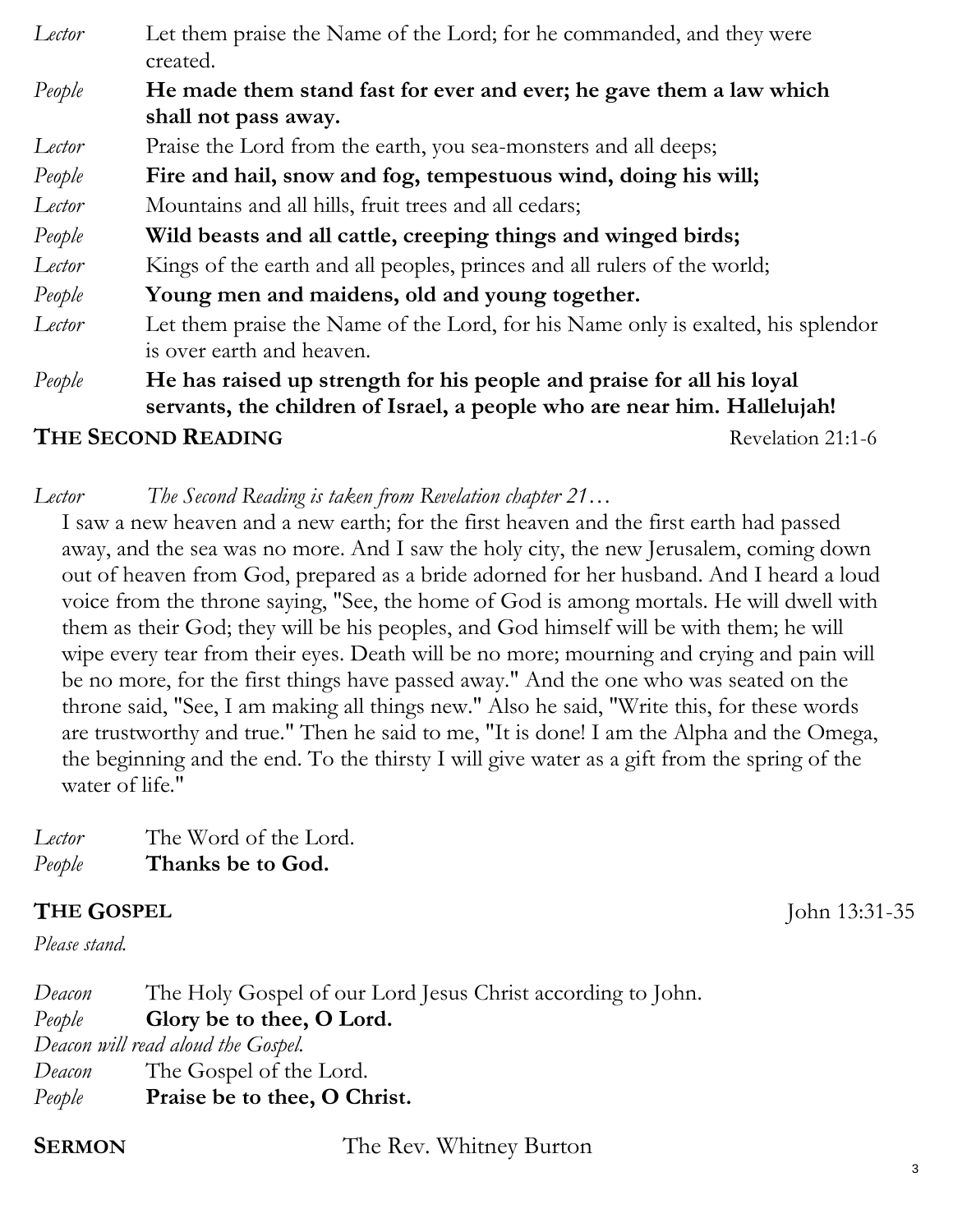*Please be seated.*

### **NICENE CREED** *Please stand.*

*People* **We believe in one God, the Father, the Almighty, maker of heaven and earth, of all that is, seen and unseen. We believe in one Lord, Jesus Christ, the only Son of God, eternally begotten of the Father, God from God, Light from Light, true God from true God, begotten, not made, of one Being with the Father. Through him all things were made. For us and for our salvation he came down from heaven: by the power of the Holy Spirit he became incarnate from the Virgin Mary, and was made man. For our sake he was crucified under Pontius Pilate; he suffered death and was buried. On the third day he rose again in accordance with the Scriptures; he ascended into heaven and is seated at the right hand of the Father. He will come again in glory to judge the living and the dead, and his kingdom will have no end. We believe in the Holy Spirit, the Lord, the giver of life, who proceeds from the Father and the Son. With the Father and the Son he is worshiped and glorified. He has spoken through the Prophets. We believe in one holy catholic and apostolic Church. We acknowledge one baptism for the forgiveness of sins. We look for the resurrection of the dead, and the life of the world to come. AMEN.**

## **PRAYERS OF THE PEOPLE**

*Please sit, stand, or kneel, as you prefer.*

*Deacon* Let us pray for the whole state of Christ's Church and the world.

- *Lector* Almighty and everliving God, who in thy holy Word hast taught us to make prayers, and supplications, and to give thanks for all humanity receive these our prayers which we offer unto thy divine Majesty, beseeching thee to inspire continually the Universal Church with the spirit of truth, unity, and concord; and grant that all those who do confess thy holy Name may agree in the truth of thy holy Word, and live in unity and godly love. God of Light and Life,
- *People* **We pray to you.**
- *Lector* Give grace, O heavenly Father, to all bishops, especially to Michael, our Presiding Bishop; Dabney, our Bishop; Barry and Michael, our Assisting Bishops; Whitney, our Rector; Cindy, our Deacon; to our companion diocese of the Dominican Republic; to these Episcopal Churches in our Diocese; St. Clement's, Tampa; St. Thomas' Chapel and Parrish Episcopal Church, Parrish; St. David's, Englewood; St. Edmund's,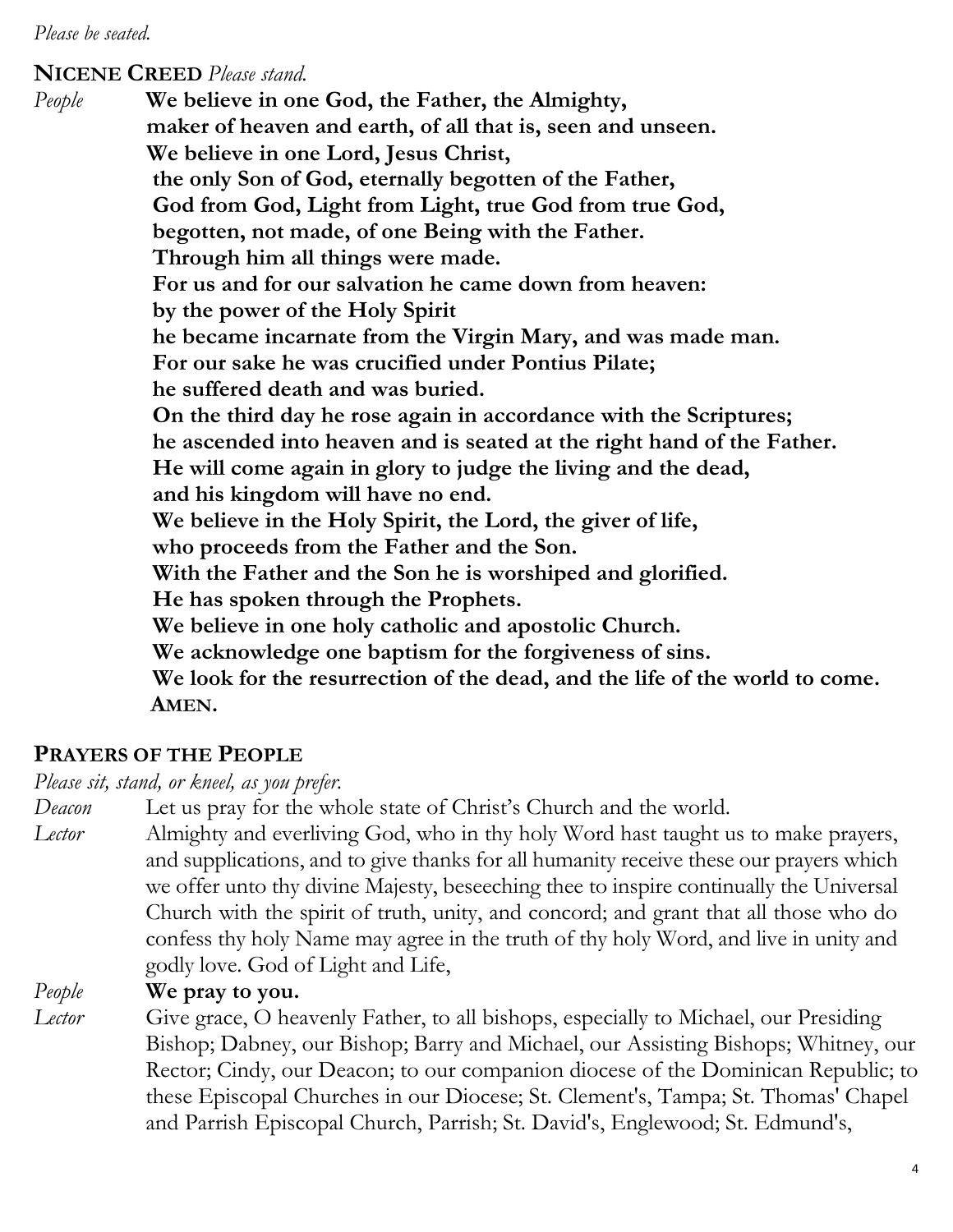Arcadia; St. Elizabeth's, Zephyrhills; St. Francis', Tampa; DaySpring Conference Center, Parrish and St. Thomas Chapel; and to all priests, deacons, and the laity in their ministry; that they may, both by their life and doctrine, set forth thy true and lively Word, and rightly and duly administer thy holy Sacraments. God of Light and Life,

## *People* **We pray to you.**

*Lector* And to all thy people give thy heavenly grace, and especially to this congregation here present; that, with meek heart and due reverence, they may hear and receive thy holy Word, truly serving thee in holiness and righteousness all the days of their life. God of Light and Life,

*People* **We pray to you.**

*Lector* We beseech thee also so to rule the hearts of those who bear the authority of government in this and every land, especially our elected leaders, that they may be led to wise decisions and right actions for the welfare and peace of the world. We pray that all God's children, especially those in the Middle East, might live in the hope of the world peace for which we are created. God of Light and Life,

## *People* **We pray to you.**

*Lector* And we most humbly beseech thee, of thy goodness, O Lord, to comfort and succor [*Add handwritten names from notebook*] and all those who, in this transitory life, are in trouble, sorrow, need, sickness, or any other adversity, especially those listed in the weekly news who have asked for our prayers. I now invite you to pray for others by name, aloud or in your hearts. [*Leave time…*] God of Light and Life,

## *People* **We pray to you.**

*Lector* Open, O Lord, the eyes of all people to behold thy gracious hand in all thy works, that, rejoicing in thy whole creation, they may honor thee with their substance, and be faithful stewards of thy bounty. We give thanks for the flowers given to the Glory of God, and for all the blessings of this life, especially the birthdays this coming week of for Dee Mayer, Kurt Heitmann, Carol Carlson, Judith Auger, John Drega, Bob Roehl, and Carol Beauchamp, and for the anniversaries of Nels & Judith Auger, and John & Sandra Powers, God of Light and Life,

## *People* **We pray to you.**

*Lector* And we also bless thy holy Name for all thy servants departed this life in thy faith and fear, [*especially… add names from notebook*]. Please add names of those on your heart, silently or aloud. [*Leave time…*] We beseech thee to grant them continual growth in thy love and service; and to grant us grace so to follow the good examples of all thy saints, that with them we may be partakers of thy heavenly kingdom. God of Light and Life,

## *People* **We pray to you.**

*Lector* Grant these our prayers, O Father, for Jesus Christ's sake, our only Mediator and Advocate.

*The Celebrant adds a concluding collect. People* **AMEN.**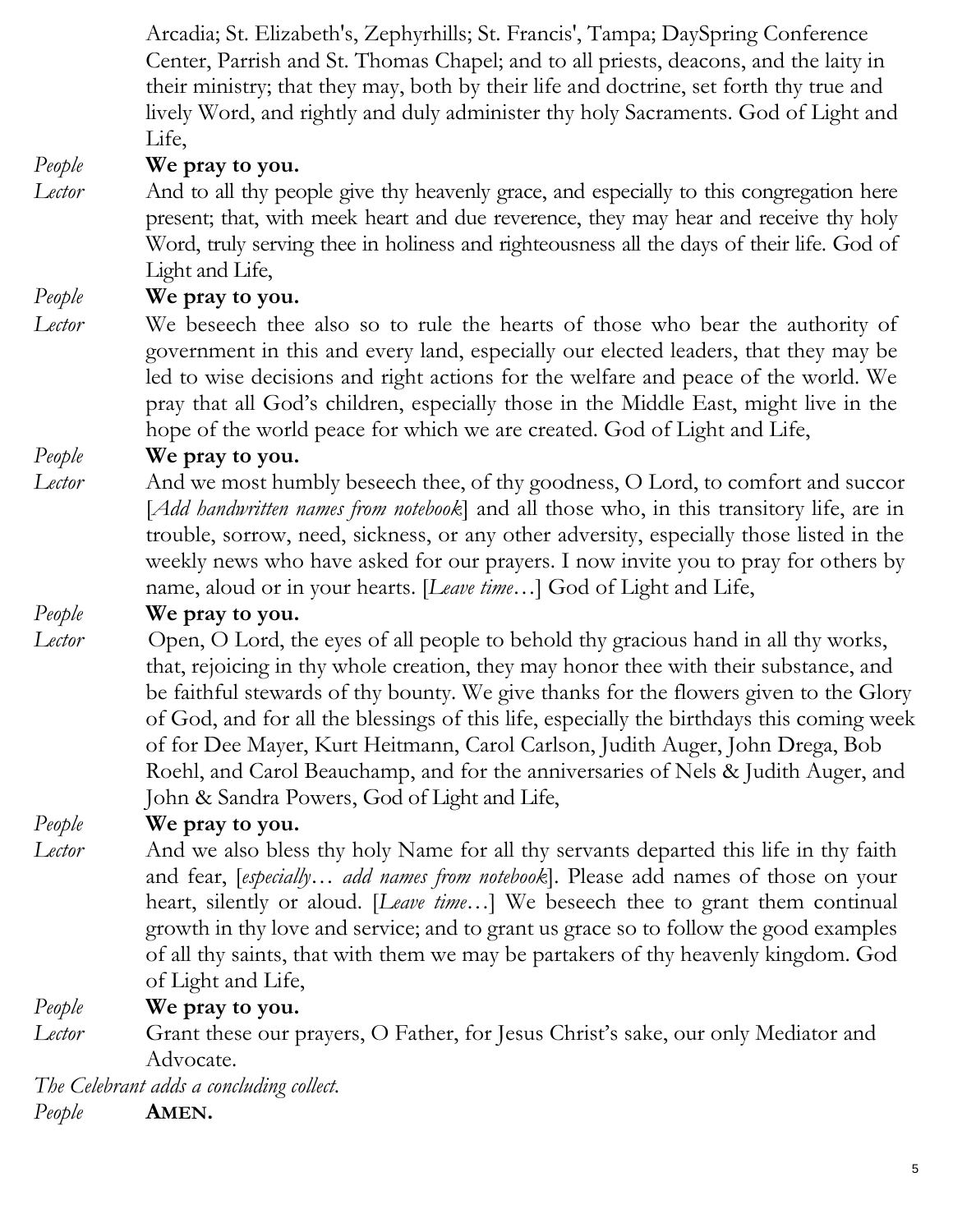## **THE GREETING OF PEACE**

*Please stand. Celebrant* The peace of the Lord be always with you. *People* **And with thy spirit.**

## **THE HOLY COMMUNION**

## **OFFERTORY SENTENCE**

*Please be seated.*

## **PRESENTATION OF THE OFFERING**

*Deacon* As we receive these gifts, we acknowledge

*People* **All things come from thee, O Lord and of thine own have we given thee.**

## **THE GREAT THANKSGIVING:** Eucharistic Prayer II

- *Celebrant* The Lord be with you.
- *People* **And with thy spirit.**

*Celebrant* Lift up your hearts.

*People* **We lift them up unto the Lord.**

*Celebrant* Let us give thanks unto our Lord God.

*People* **It is meet and right so to do.**

*Celebrant Here a proper preface is read.* 

Therefore, with Angels and Archangels, and with all the company of heaven, we laud and magnify thy glorious Name; evermore praising thee, and saying,

*People* **Holy, holy, holy, Lord God of Hosts: Heaven and earth are full of thy glory. Glory be to thee, O Lord Most High.** 

## **Blessed is he that cometh in the name of the Lord. Hosanna in the highest.**

*Please kneel or stand, as you choose.*

*Celebrant* All glory be to thee, O Lord our God, for that thou didst create heaven and earth, and didst make us in thine own image; and, of thy tender mercy, didst give thine only Son Jesus Christ to take our nature upon him, and to suffer death upon the cross for our redemption. He made there a full and perfect sacrifice for the whole world; and did institute, and in his holy Gospel command us to continue, a perpetual memory of that his precious death and sacrifice, until his coming again.

For in the night in which he was betrayed, he took bread; and when he had given thanks to thee, he broke it, and gave it to his disciples, saying, "Take, eat, this is my Body, which is given for you. Do this in remembrance of me."

Likewise, after supper, he took the cup; and when he had given thanks, he gave it to them, saying, "Drink this, all of you; for this is my Blood of the New Covenant, which is shed for you, and for many, for the remission of sins. Do this, as oft as ye shall drink it, in remembrance of me."

Wherefore, O Lord and heavenly Father, we thy people do celebrate and make, with these thy holy gifts which we now offer unto thee, the memorial thy Son hath commanded us to make; having in remembrance his blessed passion and precious death, his mighty resurrection and glorious ascension; and looking for his coming again with power and great glory. And we most humbly beseech thee, O merciful Father, to hear us, and, with thy Word and Holy Spirit, to bless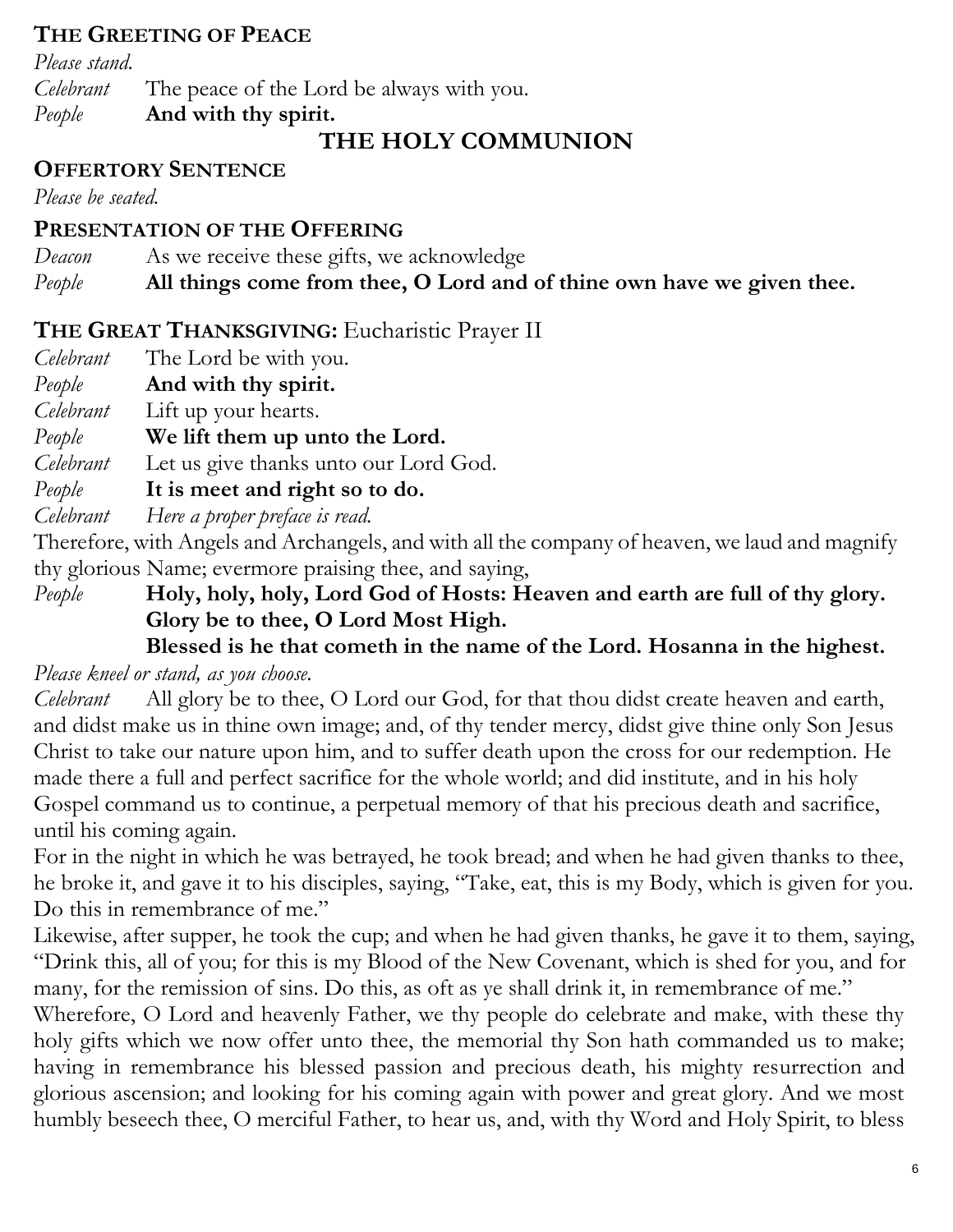and sanctify these gifts of bread and wine, that they may be unto us the Body and Blood of thy dearly-beloved Son Jesus Christ.

*Celebrant and People* **And we earnestly desire thy fatherly goodness to accept this our sacrifice of praise and thanksgiving, whereby we offer and present unto thee, O Lord, our selves, our souls and bodies. Grant, we beseech thee, that all who partake of this Holy Communion may worthily receive the most precious Body and Blood of thy Son Jesus Christ, and be filled with thy grace and heavenly benediction; and also that we and all thy whole Church may be made one body with him, that he may dwell in us, and we in him; through the same Jesus Christ our Lord;** 

*Celebrant* By whom, and with whom, and in whom, in the unity of the Holy Ghost all honor and glory be unto thee, O Father Almighty, world without end.

*People* **AMEN.**

## **THE LORD'S PRAYER**

*Celebrant* And now, as our Savior Christ hath taught us, we are bold to say, *People* **Our Father, who art in heaven, hallowed be thy Name, thy kingdom come, thy will be done, on earth as it is in heaven. Give us this day our daily bread. And forgive us our trespasses, as we forgive those who trespass against us. And lead us not into temptation, but deliver us from evil. For thine is the kingdom, and the power, and the glory, for ever and ever. AMEN.**

## **BREAKING OF THE BREAD**

*Celebrant* Alleluia. Christ our Passover is sacrificed for us; *People* **Therefore let us keep the feast. Alleluia.** *Celebrant* The Gifts of God for the People of God.

**COMMUNION** O Sons and Daughters, Let Us Sing Jean Francois Dandrieu

## **PRAYER AFTER COMMUNION**

*Celebrant* Let us pray.

*People* **Almighty and everliving God, we most heartily thank thee for that thou dost feed us, in these holy mysteries, with the spiritual food of the most precious Body and Blood of thy Son our Savior Jesus Christ; and dost assure us thereby of thy favor and goodness towards us; and that we are very members incorporate in the mystical body of thy Son, the blessed company of all faithful people; and are also heirs, through hope, of thy everlasting kingdom. And we humbly beseech thee, O heavenly Father, so to assist us with thy grace, that we may continue in that holy fellowship, and do all such good works as thou hast prepared for us to walk in; through Jesus Christ our Lord, to whom, with thee and the Holy Ghost, be all honor and glory, world without end. Amen.**

## **THE BLESSING AND DISMISSAL**

| Please stand. |       |
|---------------|-------|
| Celebrant     |       |
| People        | Amen. |